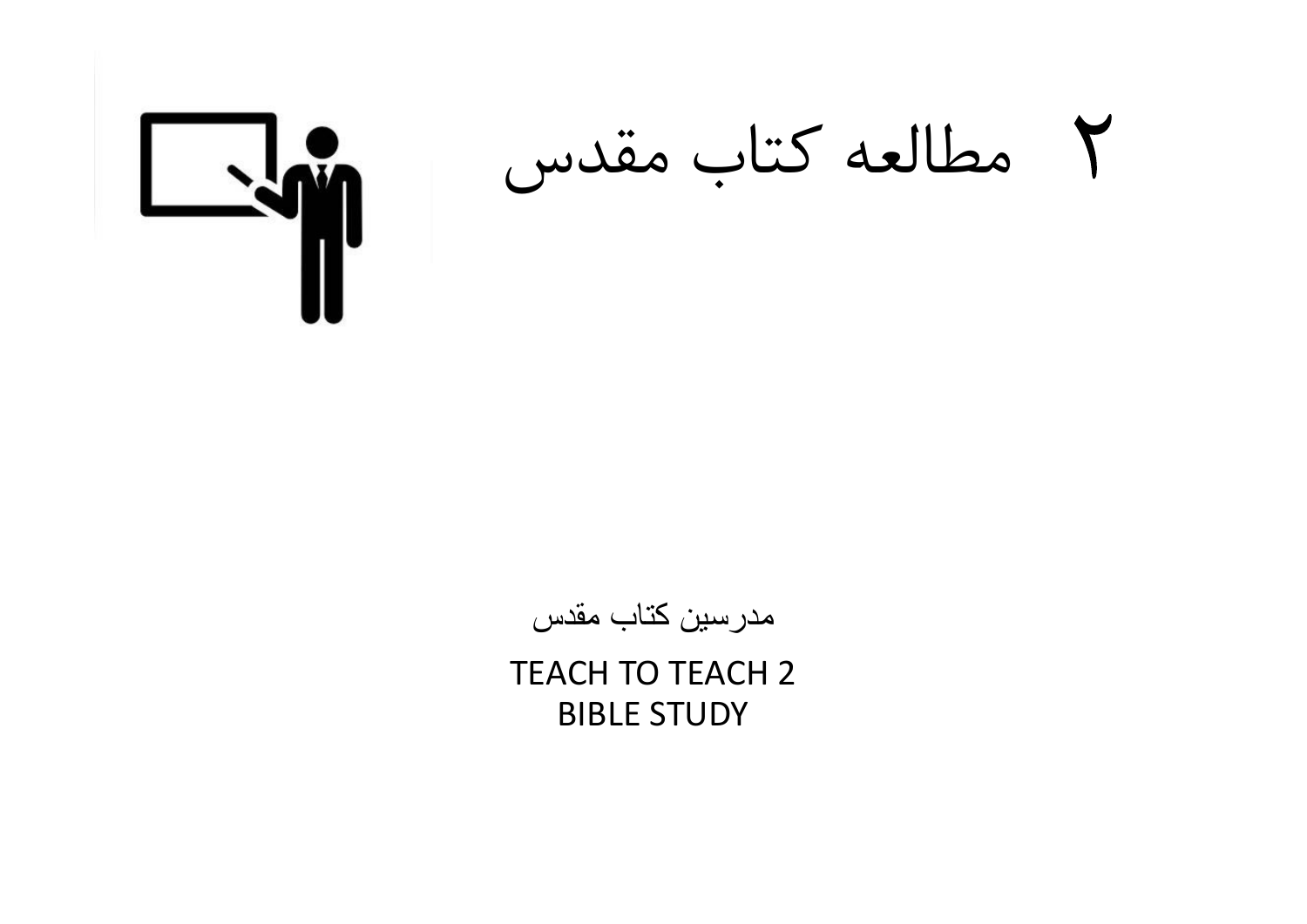### Course contents

01 classroom management

02 Bible study

03 teaching basic classes

04 talk before bread and wine

05 teaching advanced class

06 video presentation

07 Sunday school

مطالب دوره

 مديريت كلاس مطالعه كتاب مقدس آموزش كلاس هاي پايه قبل از نان و شراب صحبت مي كنند تدريس كلاس پيشرفته ارائه ويدئو مدرسه يكشنبه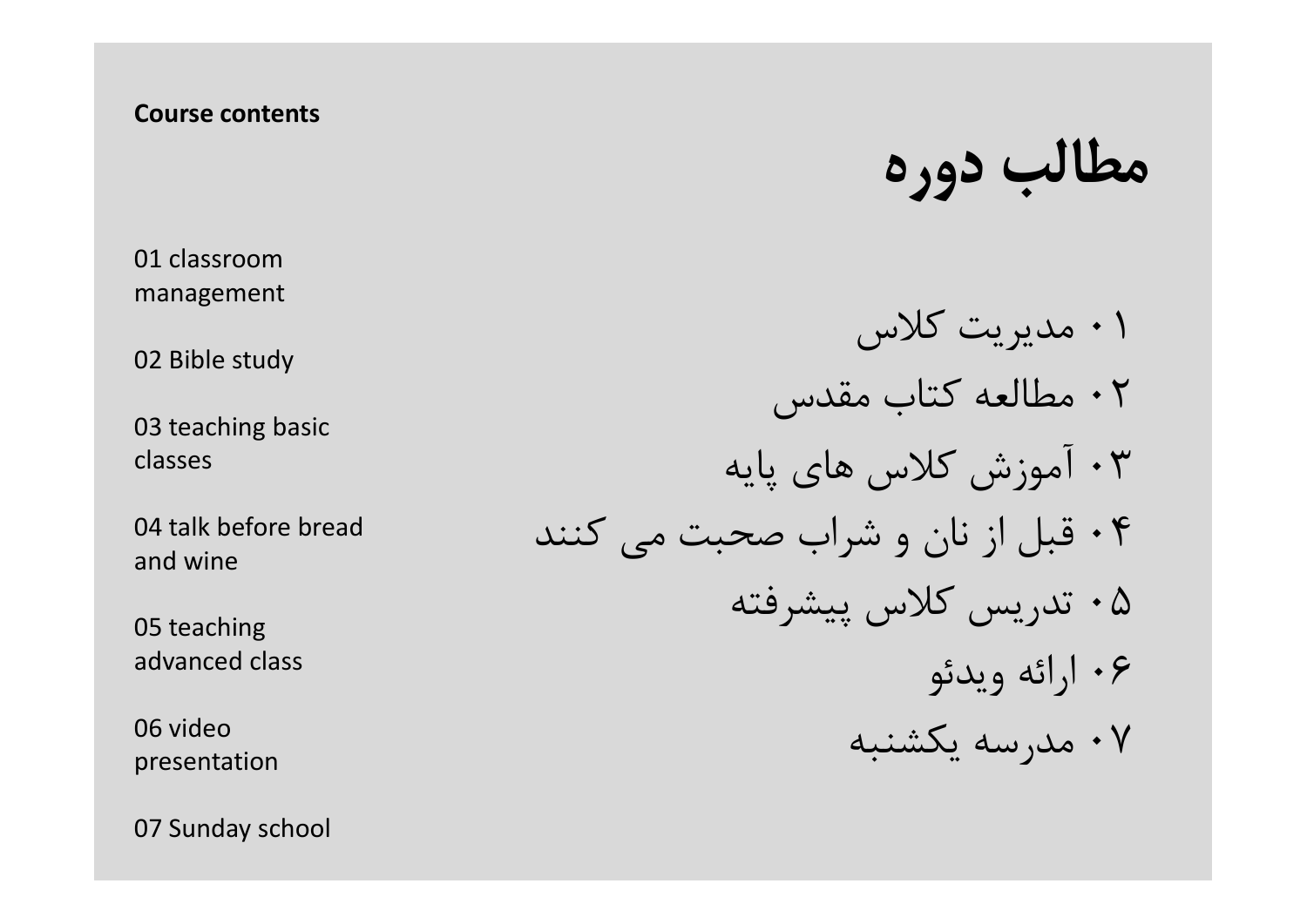#### Know your Bible



Know your Bible. You cannot teach others if you do not know yourself.

Remember : The Bible is already a teacher. It does not need your help or improvement.

Important lessons are already there in the 66 books. Almost any question a student can ask, the Bible already has an answer.

the Bible speak.

كتاب مقدس خود را بلد باشيد.

اگر خودتان را نشناسيد ، نمي توانيد ديگران را<br>تعليم دهيد.

به ياد داشته باشيد: كتاب مقدس خودش يک معلم<br>است. به كمک يا توسعه دادن شما احتياج ندارد.

درس هاى مهم قبلا" در ۶۶ كتاب وجود دارد. تقريباً هر سؤالي كه يك دانش آموز بپرسد ، كتاب مقدسخود پاسخي براي آن دارد. know your blue. It do and the sift you do not<br>teach others if you do not<br>know yourself.<br>Remember : The Bible is<br>already a teacher. It does not<br>meed your help or<br>improvement.<br>Inportant lessons are already<br> $\sim 2$  if  $\sim 2$ 

كار شما يافتن آن است و بگذاريد كتاب مقدس صحبت كند.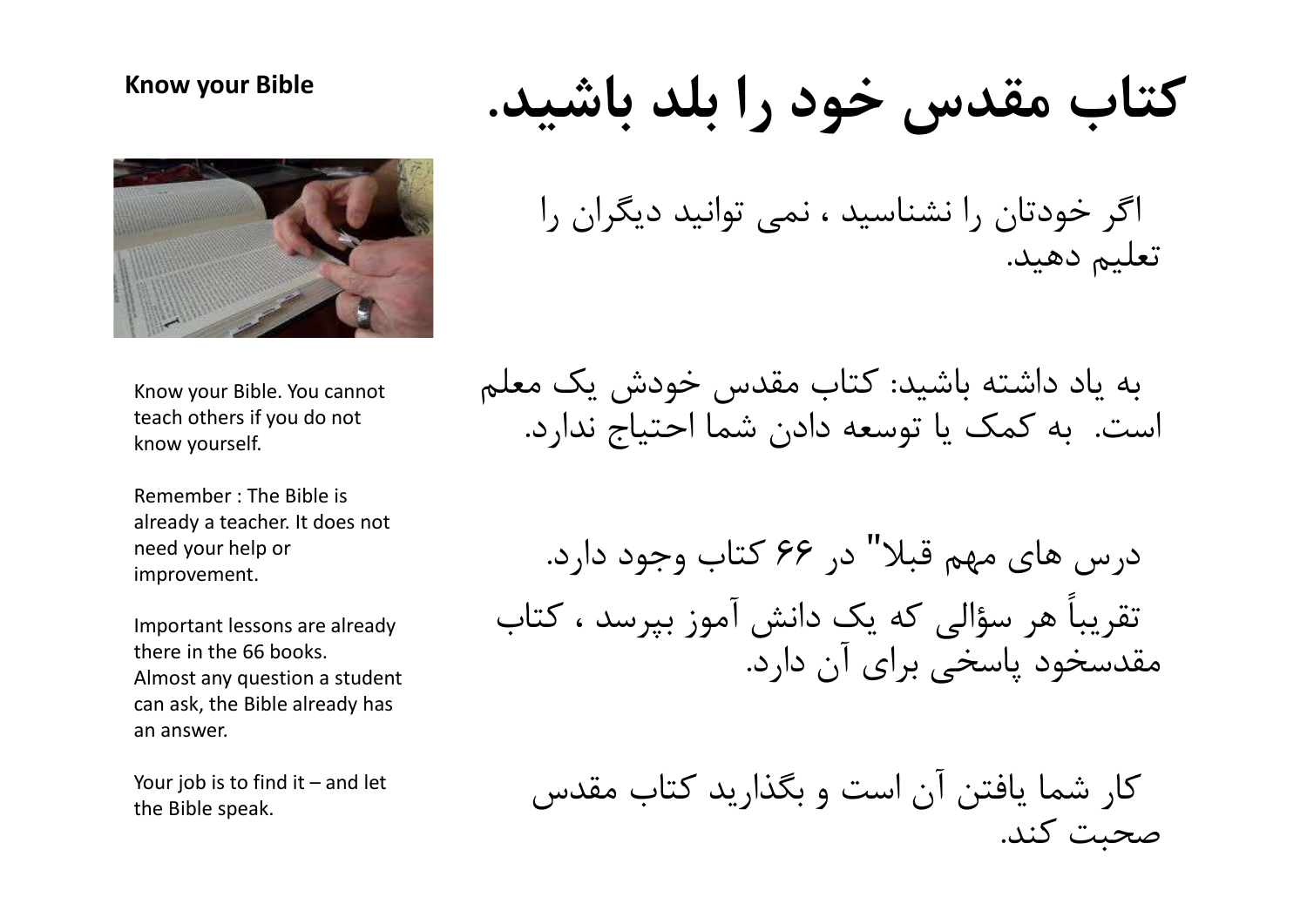# Find the source for your story in the Bible



Be careful not to waste time with stories from the news and film and TV.

Also be careful about stories about Bible people that you cannot find in the Bible:

One teacher gave a great lesson about Moses. But the story was not in the Bible anywhere…. Why? Maybe it came from the Walt Disney cartoon film "Prince of Egypt", or even from Islamic Hadith.

\* منبع چيزي كه ميخواهيد توضيح دهيد را در كتاب مقدس بيابيد \*

مراقب باشيد كه با داستانهايي كه در خبرها و فيلم ها و برنامه هاي تلويزيوني وجود دارد وقت خود را تلف نكنيد.

همچنين در مورد داستان هايي درباره افراد كتاب مقدس كه در كتاب مقدس نمي توانيد پيدا كنيد ، احتياط كنيد:

به عنوان مثال يكي از معلمان درس بسيار خوبي درباره موسي داد. اما داستان در هيچ كجاي كتاب مقدس نبود .... !!

> چرا؟ شايد ناشي از فيلم كارتوني والت ديزني "شاهزاده مصر" يا حتي از حديث اسلامي باشد !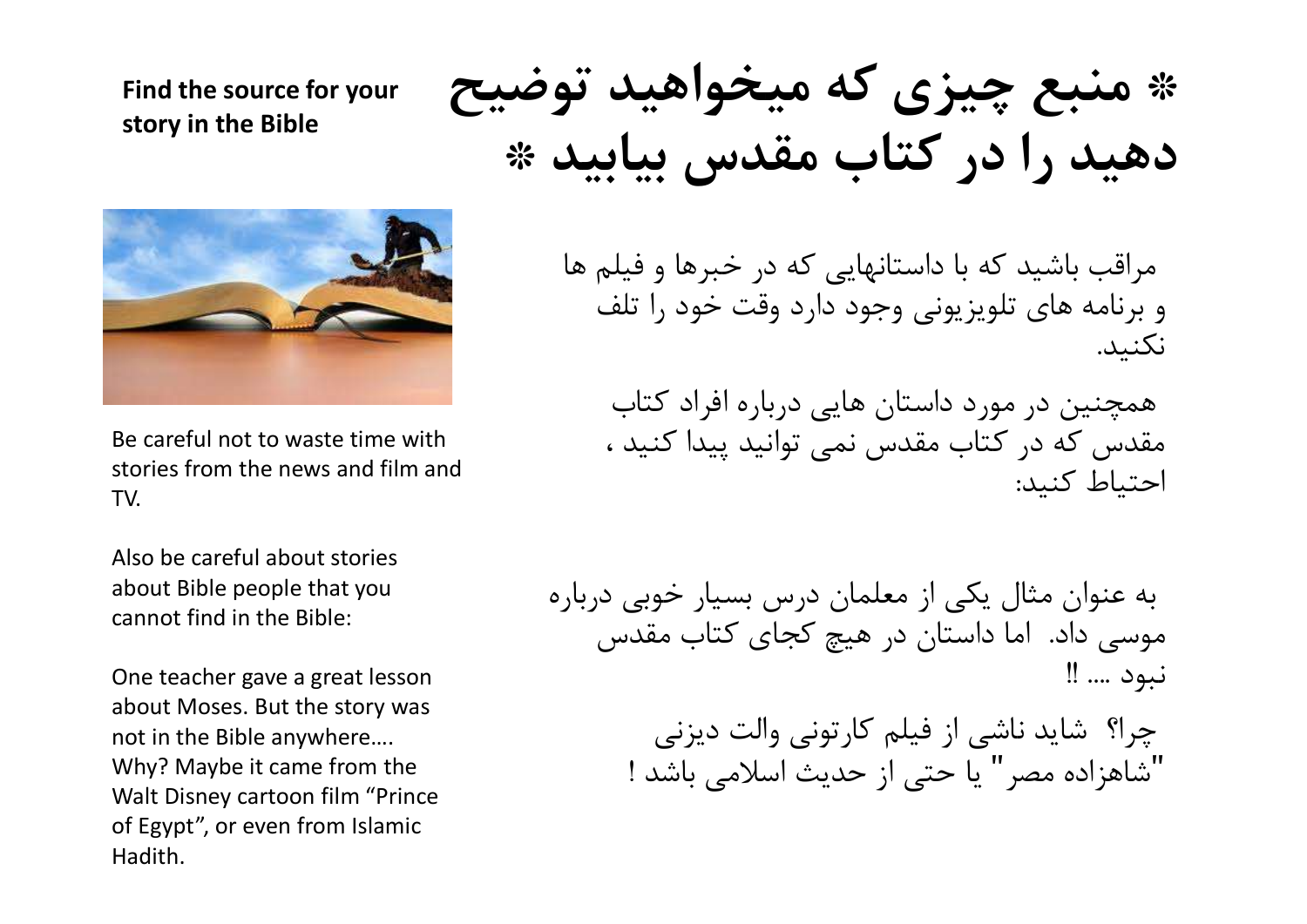### Make notes by themes



Make use of a good notebook.

This is easier to manage than notes on phones.

Most notebooks do not have pages, either with page number or with date.

And make an index page at the back of the notebook so you can find which date (or page number) you wrote notes on which Bible topic.

يادداشت بر اساس مضامين

از يك دفتر خوب استفاده كنيد. اين كار آسانتر از استفاده كردن از روي تلفن ها است.

بيشتر دفتر ها شماره صفحه ندارند - اما شما ميتوانيد شماره صفحه بگذاريد يا با تاريخ يادداشت كنيد. و يك صفحه فهرست در پشت دفترچه درست كنيد تا بدانيد در كدام تاريخ (يا شماره صفحه) يادداشت هايي را در مورد موضوع كتاب مقدس بنويسيد.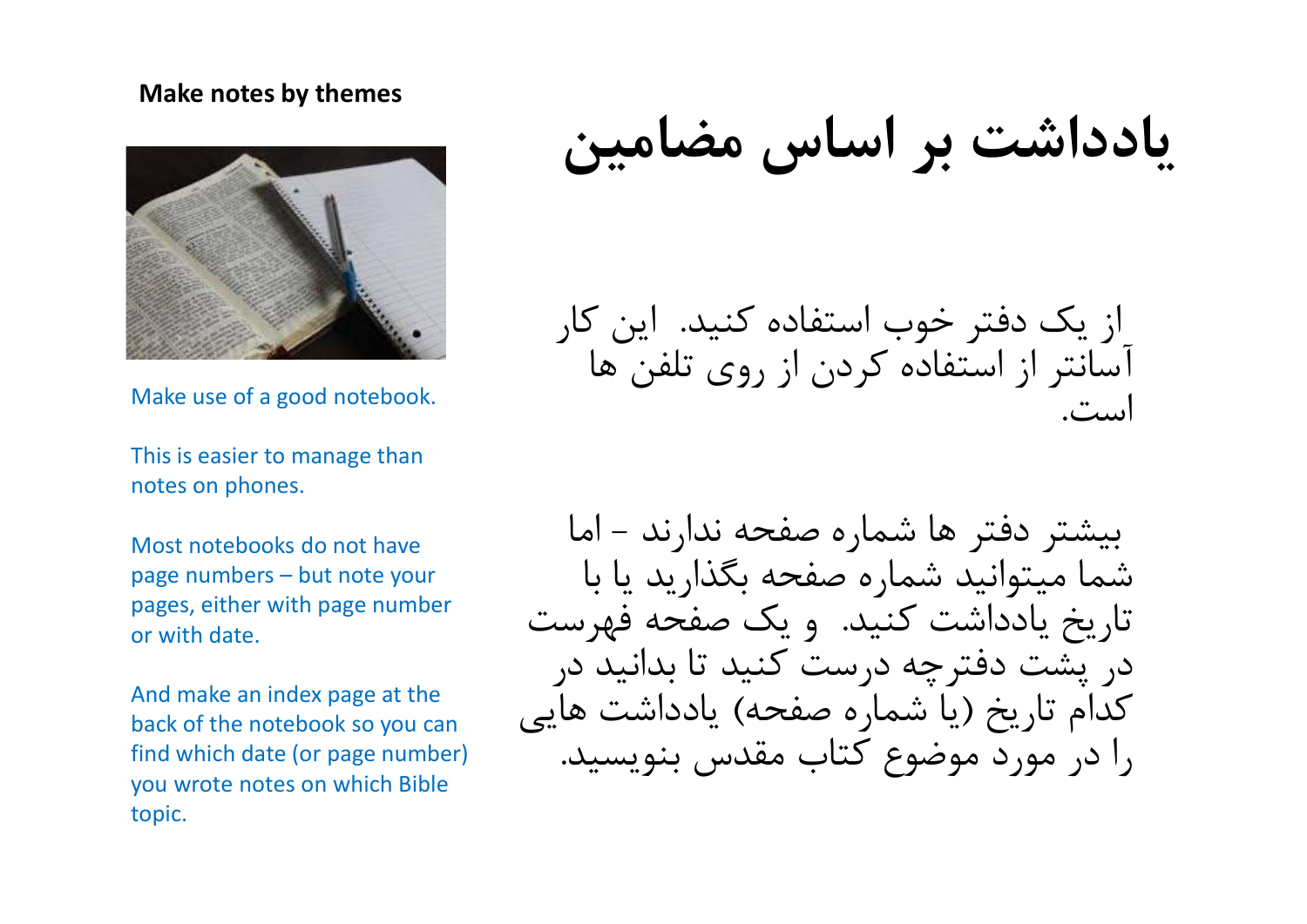## Use of Bible apps



استفاده از برنامه هاي كتاب مقدس

برنامه كتاب مقدس داراي دو عملكرد مهم است

The Bible app has two important functions

1. Search function

.١ استفاده كردن از قسمت جستجو

2. Comparison of different translation

In Farsi TPV and NMV are most reliable

.٢ مقايسه ترجمه هاي مختلف

قابل NMVو TPV در زبان هاي فارسي اعتمادترين هستند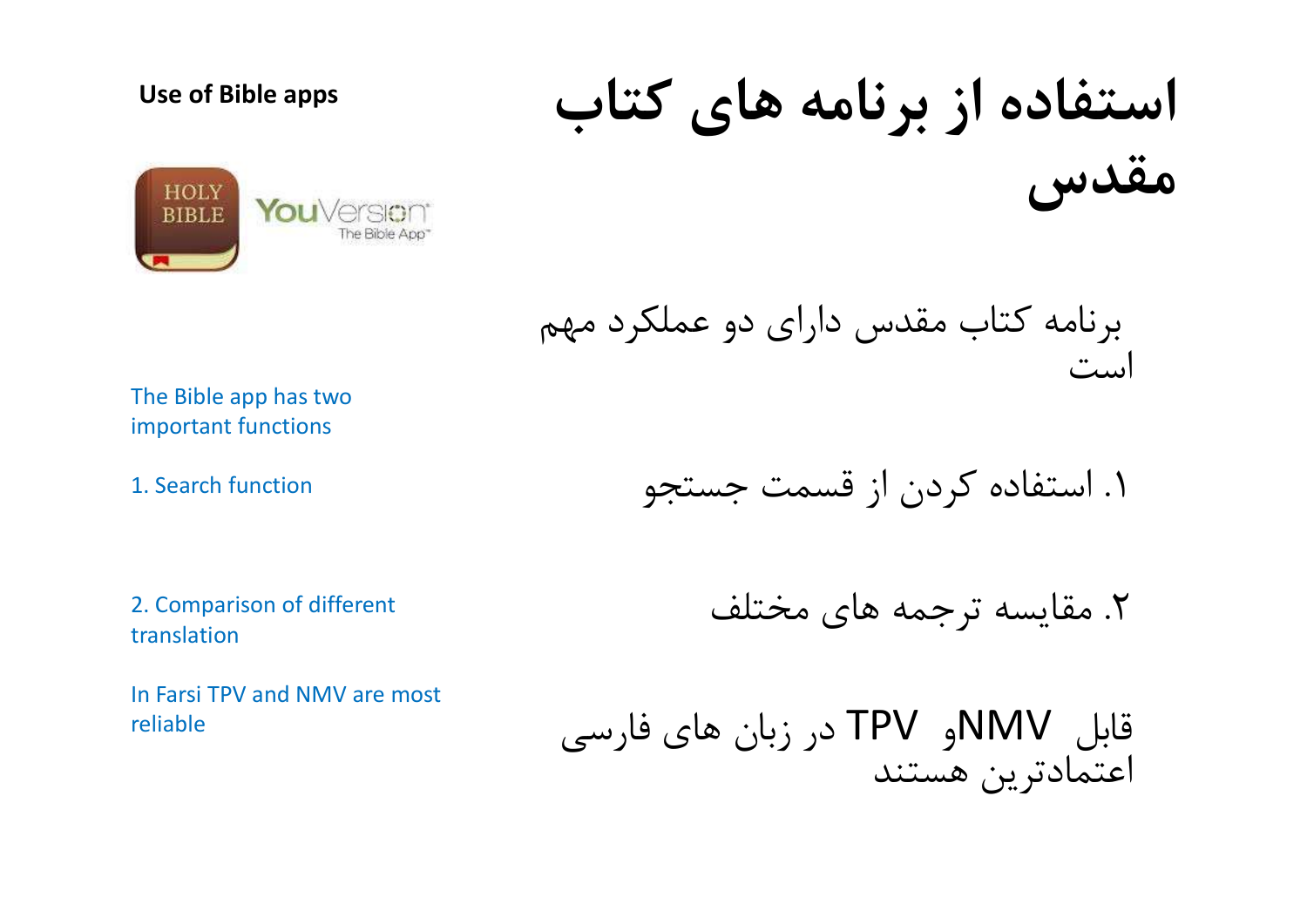# Look for Jesus in the Old **Testament**



Jesus said that Old Testament contains foreshadows of himself.

"And beginning with Moses and all the Prophets, he explained to them what was said in all the Scriptures concerning himself." (Luke 24:44)

The most basic task of the Bible student:

1. Find Christ in the verse.

2. And then apply it to life in Christ.

به دنبال عيسي در عهد عتيق باشيد

عيسي گفت كه عهد عتيق شامل پيش بيني هاي خودش است.

"آنگاه به ايشان گفت: «اين همان است که وقتی با شما بودم، میگفتم؛ ابنکه تمام آنچه در تورات متوسی و<br>کتب انبیا و مزامیر دربارۀ من نوشته شده است، باید به حقيقت پيوندد.»." (لوقا ٢٤:٤٤)

اساسی ترین کار دانش آموز کتاب مقدس:<br>١. مسیح ,ا در آیه پیدا کنید. .٢ و سپس آن را به زندگي در مسيح اعمال كنيد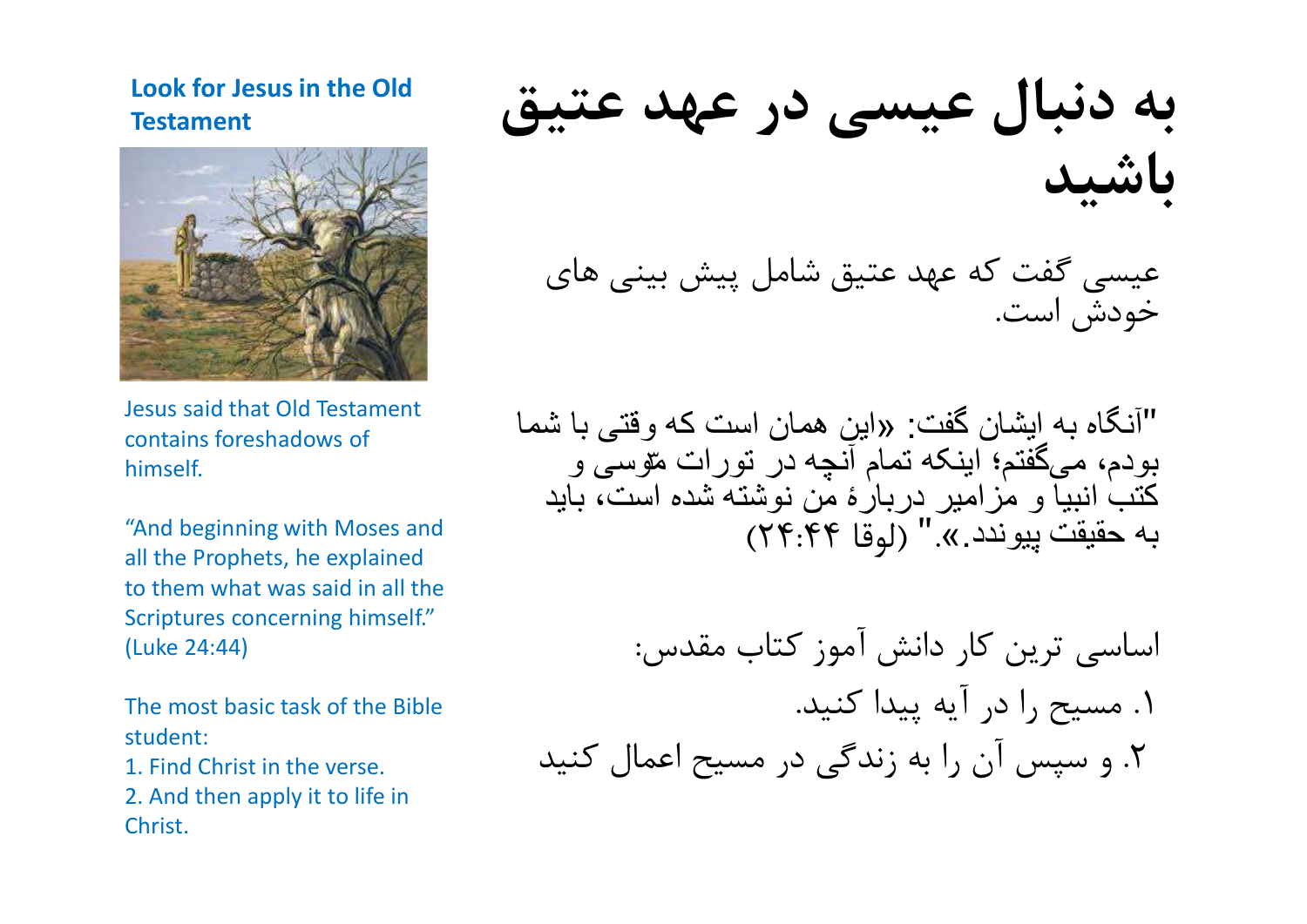### Practical exercise 1



Each trainee teacher has been given 1 topic.

A. Use the Bible app search function to find 3 most relevant Bible verses on that 1 topic.

B. Use these 3 verses as "stepping stones" to present a rounded definition of that topic.

تمرين عملي ١

\* سازمان دهي كردن \* به هر معلم-كارآموز ١ موضوع داده مي شود.

الف)با استفاده از برنامه ي كتاب مقدس بايد بتوانيد ٣ تا آيه اي كه مربوط به يک موضوع<br>است ,ا پيدا كنيد.

ب) از اين ٣ آيه به عنوان "قسمت هايي كه تدريستان را سازمان ميدهد" استفاده كنيد تا بتواند كمك كند به بهتر پيش بردن موضوع تان.